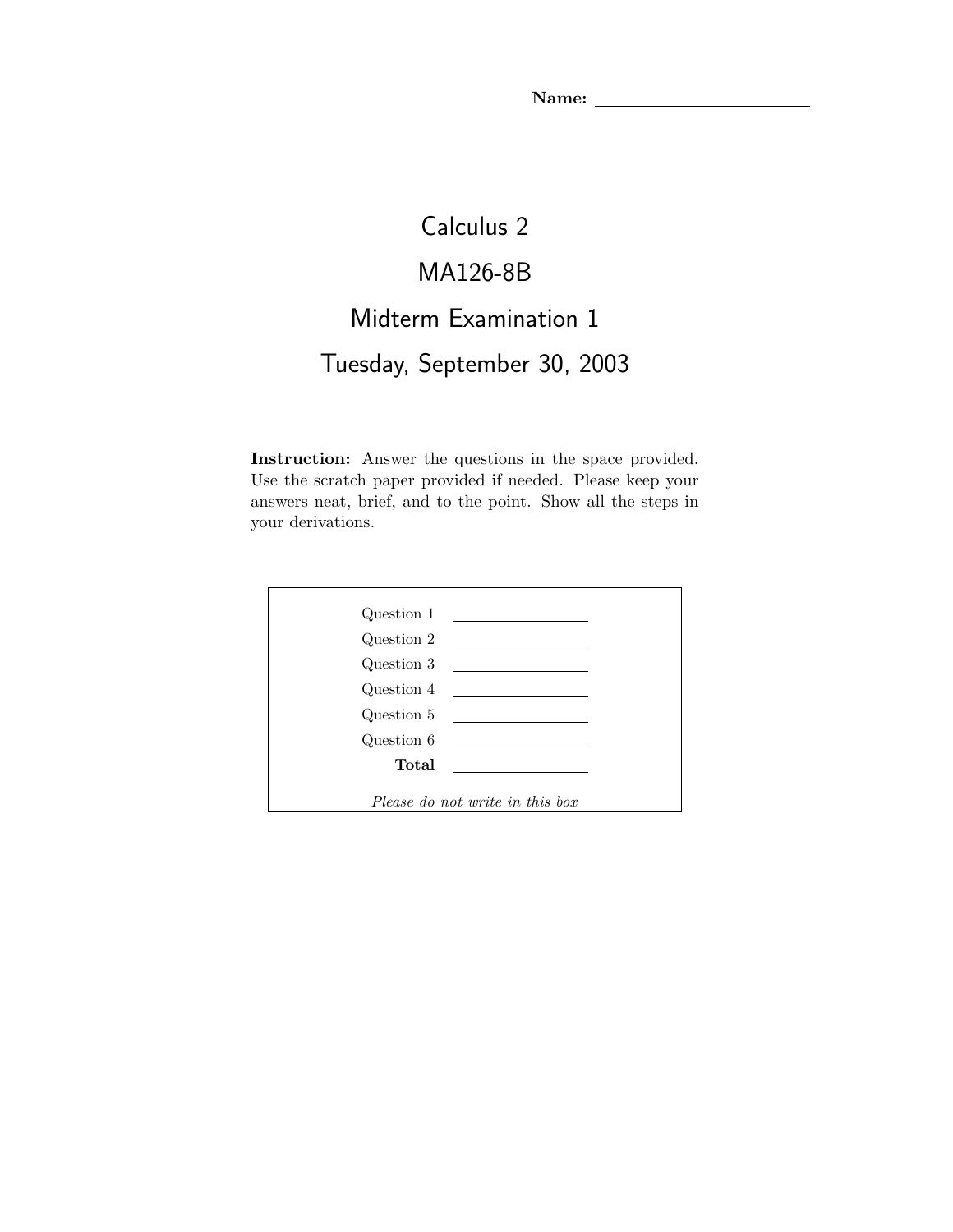QUESTION 1. Define:

$$
f(x) = \int_0^x \sin(t^2) dt, \qquad -\sqrt{\pi} < x < \sqrt{\pi}.
$$

Determine the interval(s) where  $f$  is decreasing.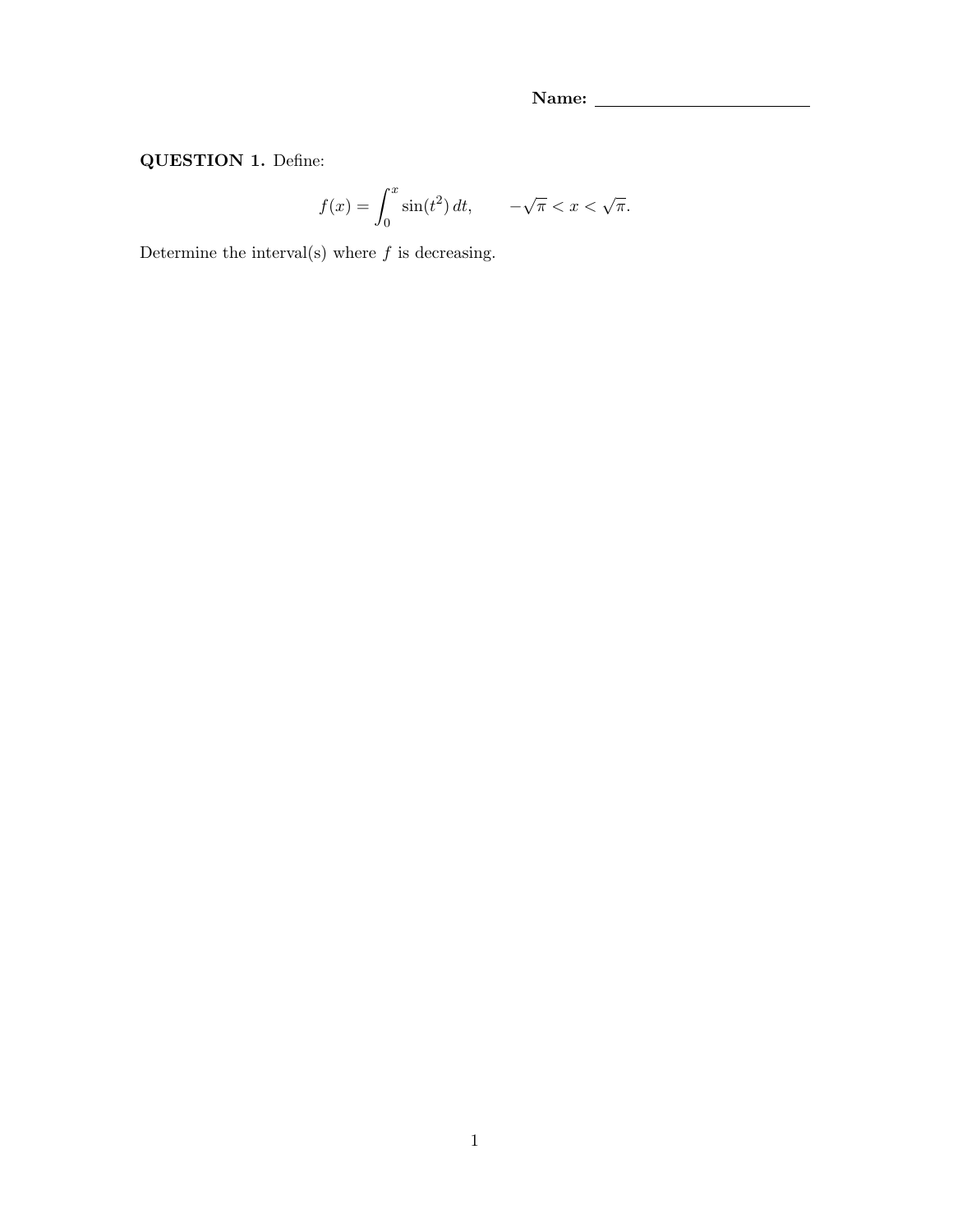QUESTION 2. Find the integral:

$$
\int \frac{dx}{\sqrt{x^2 - 4}}.
$$

Hint: Substitute  $x = 2 \cosh u$ .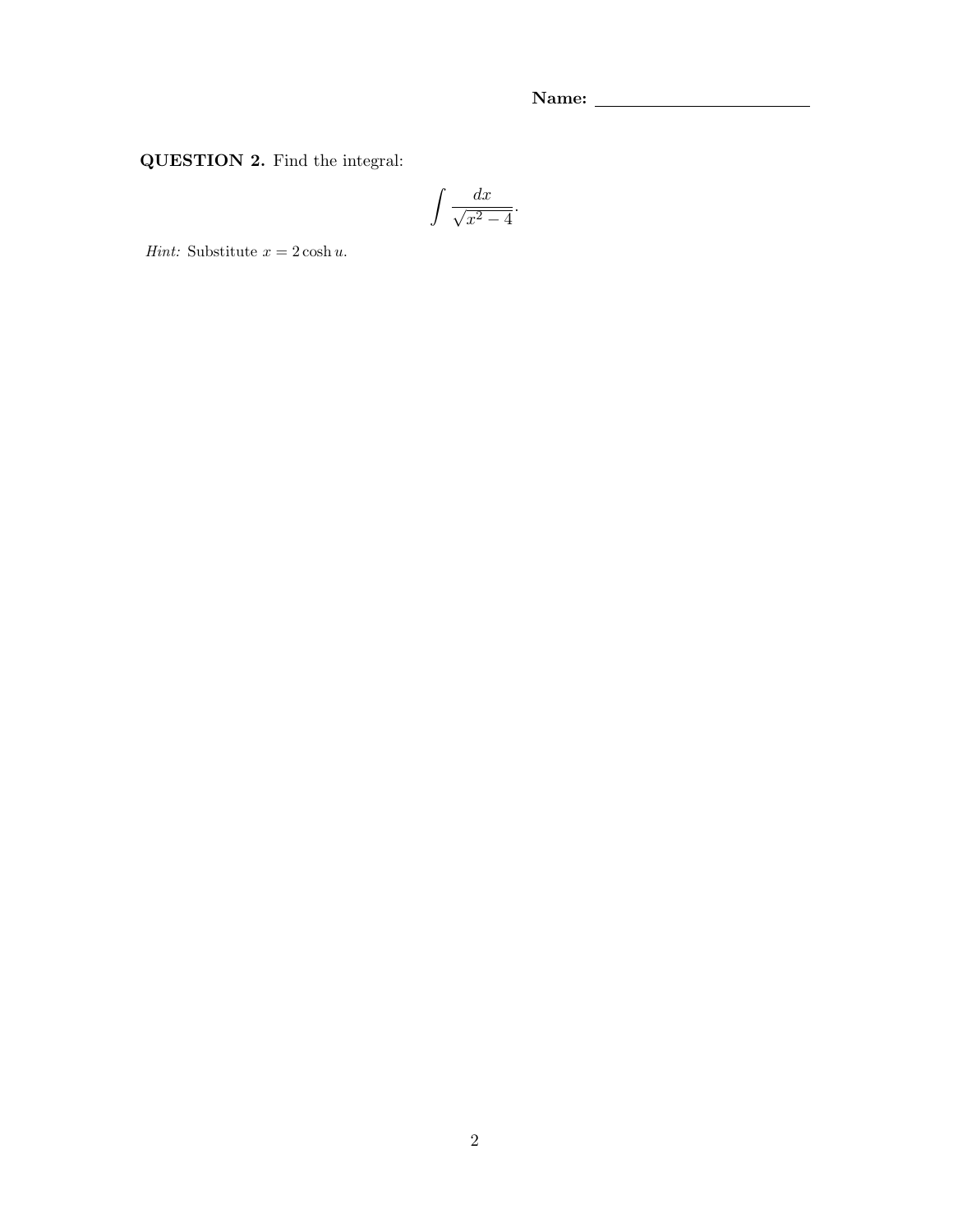QUESTION 3. Find the integral:

 $\int (\ln x)^2 dx.$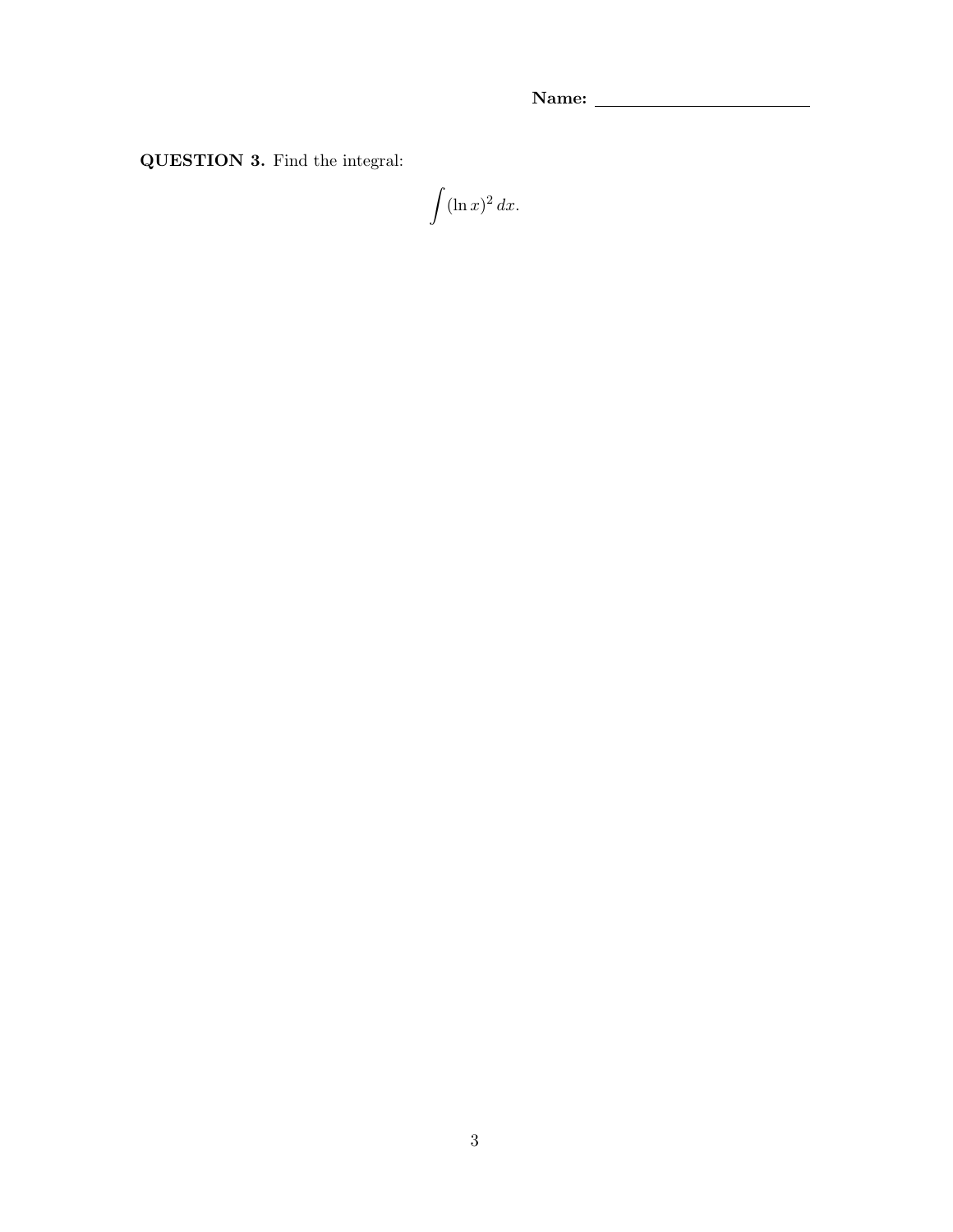QUESTION 4. Compute:

$$
\int_0^1 \frac{x^3 \, dx}{x^2 + 1}.
$$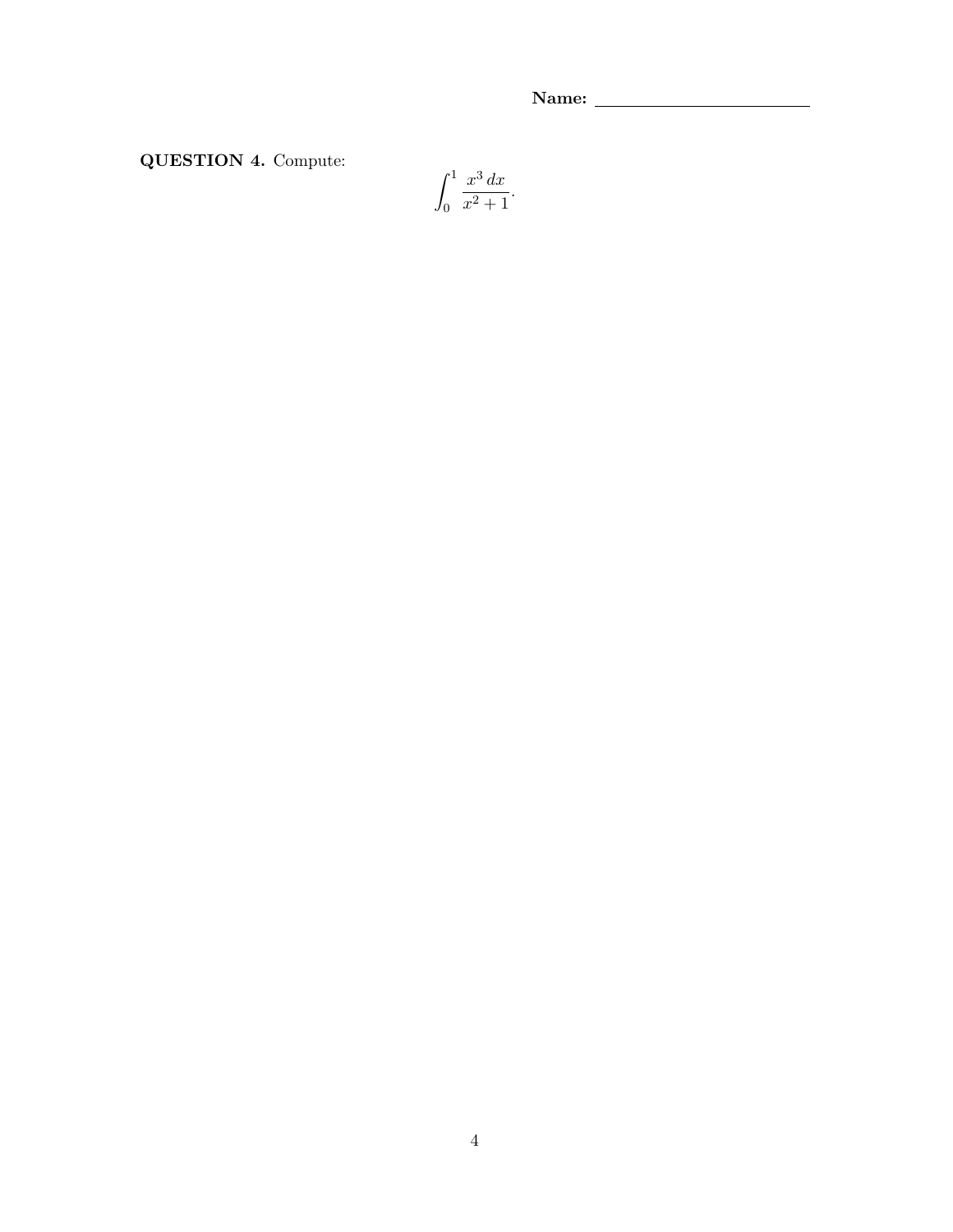**QUESTION 5.** The trapezoid method  $T_n$  is used to approximate the following integral:

$$
\int_0^1 \cos\left(x^3\right) \, dx.
$$

How large should one choose n in order to guarantee the error is less than  $10^{-6}$ ? Hint: Recall that the error in the trapezoid method can be estimated by:

$$
|E_M| \le \frac{K(b-a)^3}{12n^2}.
$$